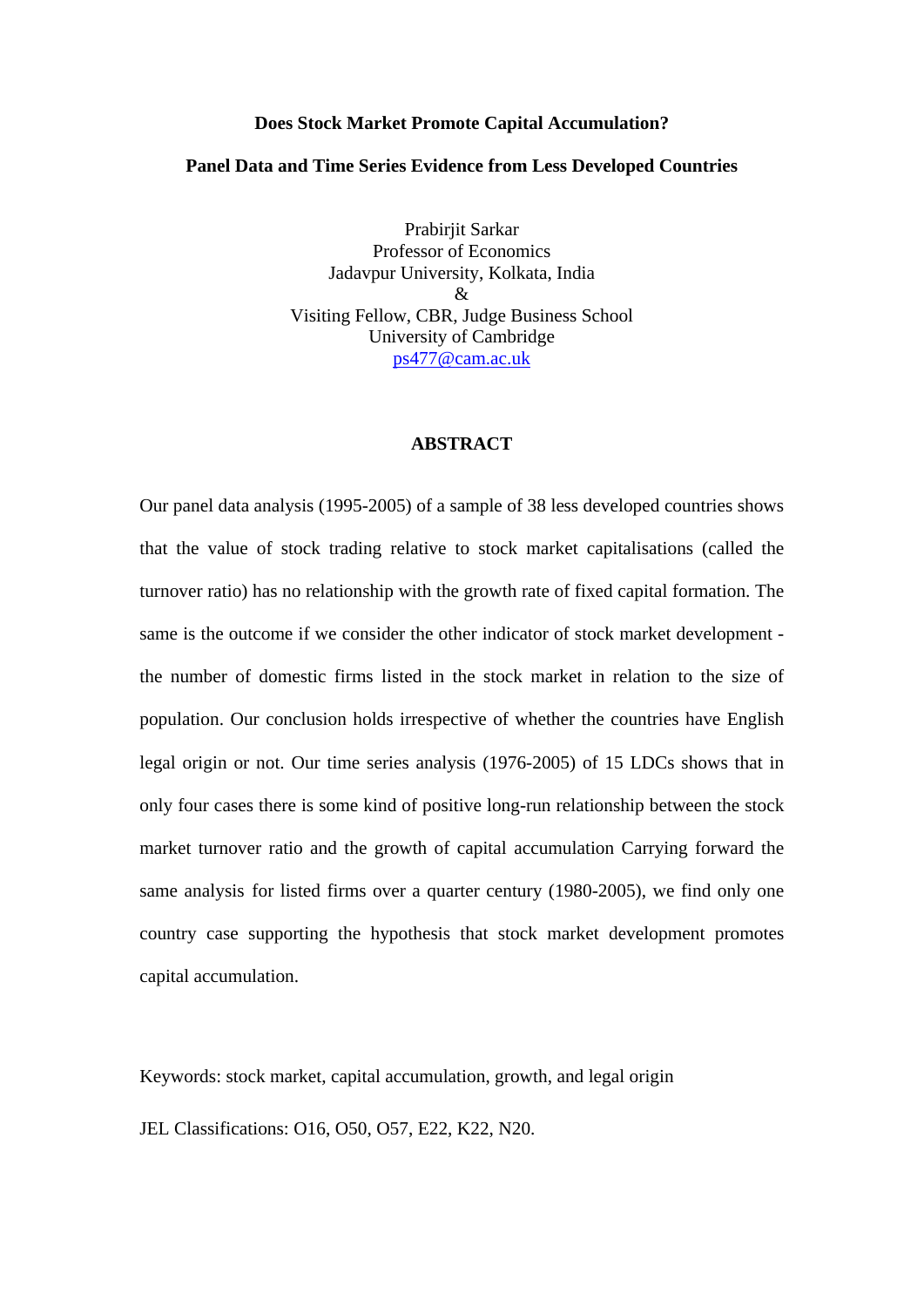### **I. Introduction**

Does stock market work? Is there any link between stock market development and long-term growth and capital accumulation? Some well-known studies give an affirmative answer to these questions. For instance, the cross-country study undertaken by Levine and Zervos (1998) found that the development of banks and stock markets has a positive effect on growth. In another study Levine (2003) argued that although the theory provides an ambiguous relationship between stock market liquidity and economic growth, the cross-country data for 49 countries over the period 1976-93 suggest a strong and positive relationship (see also Levine, 2001). Henry (2000) studied a sample of 11 LDCs and observed that stock market liberalisations lead to private investment boom. More recently, Bekaert *et al* (2005) analysed data of a large number of countries and observed that the stock market liberalisation 'leads to an approximate 1 % increase in annual real per capita GDP growth'. Arestis *et al* (2001) analysed time series data for 5 developed countries and found a favourable role of stock market along with bank in economic growth; but they observed that the favourable role of stock market is exaggerated in different cross-country studies.

This gets a renewed support from the body of literature that follows the publication of a paper by La Porta *et al* – hereafter LLSV (1998). In this literature it is argued that financial market in general and stock market in particular works better in an Anglo-Saxon legal environment as it provides better investor and creditor protection. The less developed countries inheriting this legal environment through colonisation and conquest experiences higher financial development: financial institutions and stock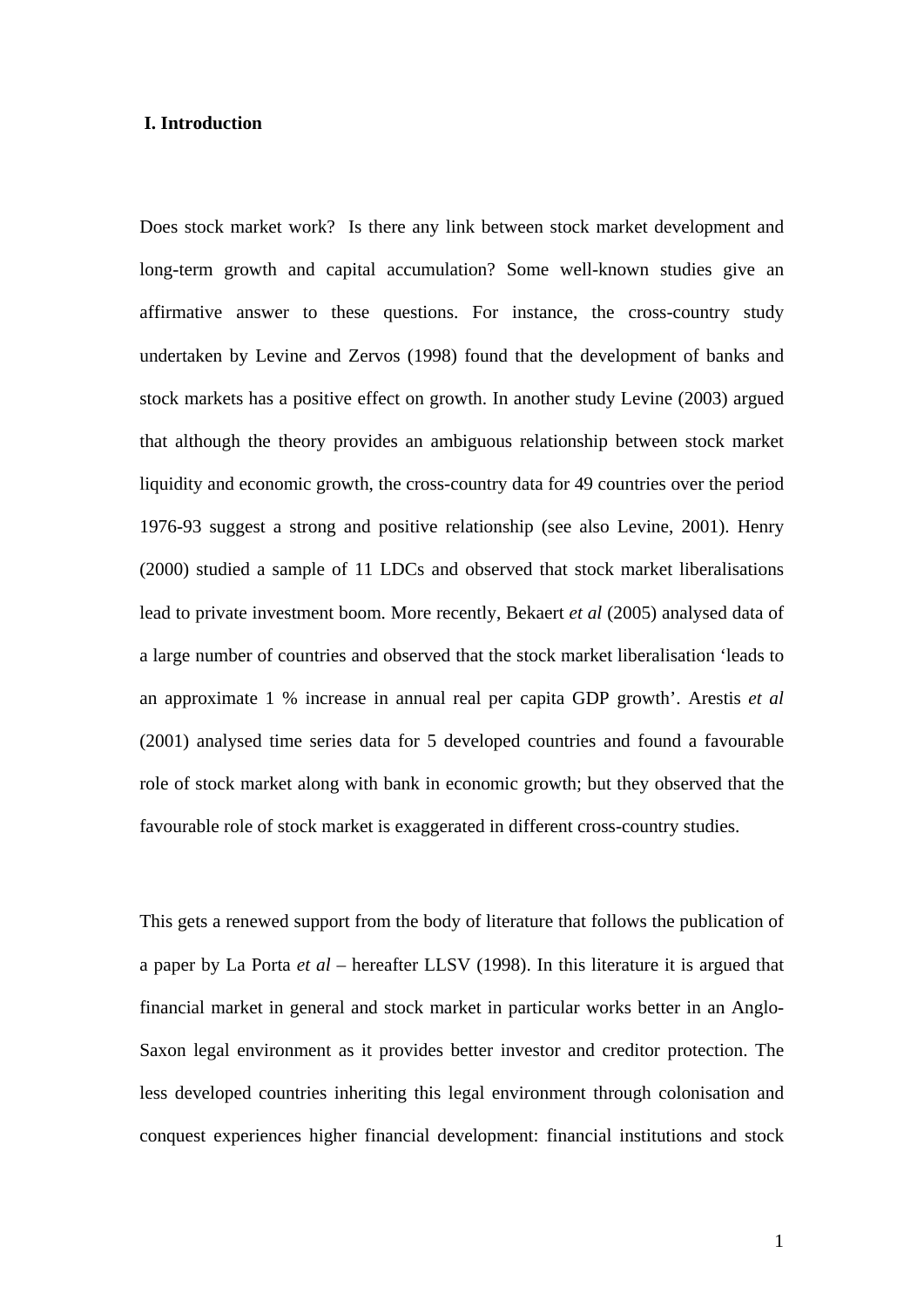markets flourish, general public participate more in financing investment projects of companies (Djankov *et al* 2005).

As a result one aspect of the present regime of globalisation has been a tendency towards legal globalisation. Dancing to the tune of this trend of legal globalisation shareholder protection law underwent substantial changes in many countries during 1995-2005 (Sarkar, 2007; Armour *et al*, 2007).

In this perspective the present study questions the conventional wisdom that stock market works on the basis of both panel data and time series analyses. Our findings are presented in Section II. Section III provides the concluding observations.

#### **II. The Present Study**

Stock market provides investible fund to the firms from the savers who in turn can get back his money at any time of their choice through a flourishing stock market. A highly liquid buoyant stock market provides the market mechanism for promoting growth and investment. In a buoyant stock market firms can float new shares to raise capital for investment.

The hectic activities in the stock market are measured by stock trading in relation to overall economic activities (usually measured by GDP). In the process market valuation of the firms rises – it is captured by real market capitalisation in relation to GDP. The turnover ratio is the ratio between the two – stock trading relative to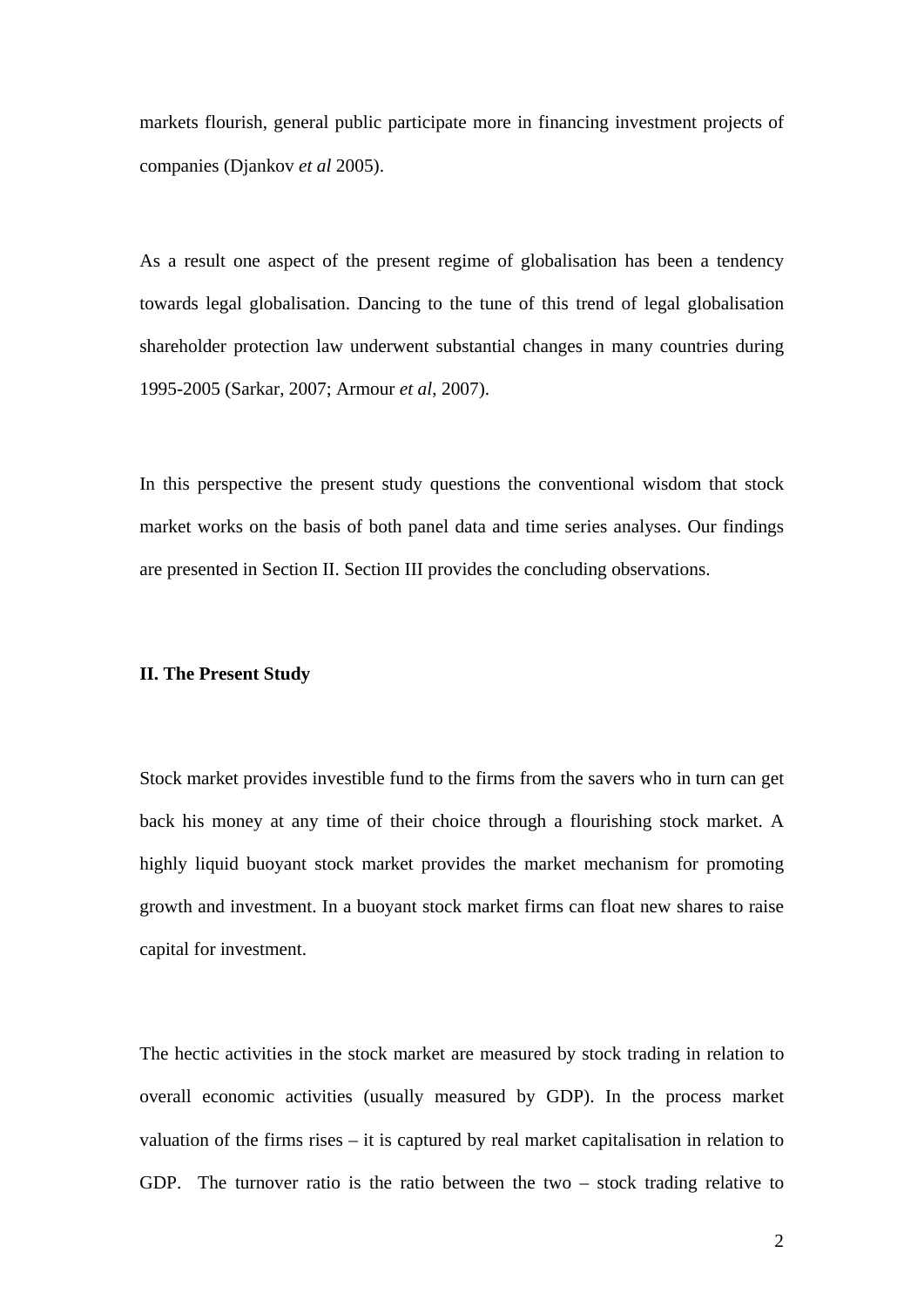market capitalisation. This ratio is often used to get a rough idea of the buoyancy in the stock market in the absence of any other better measure for which the relevant data are available.

Apart from the liquidity in the stock market, there is another series that can be used to measure the size of stock market – the number of domestic firms listed in the national stock market. For cross-country comparison it is usually deflated by the size of population. We shall use both series and examine their relationship with capital accumulation at cross-country panel level and individual country level.

#### **A. Panel Data Analysis, 1995-2005**

From World Bank (World Development Indicators 2007-CDROM – hereafter WDI) source we have obtained a couple of series that are expected to capture stock market development for 38 LDCs (the list of countries at the end of this subsection) over the period 1995-2005: the turnover ratio (TURN) - the value of stock trading relative to the aggregate market value of stocks of all the companies listed in the domestic stock market (i.e. stock market capitalisations) and the number of domestic firms listed in the stock market (per million population), LISTPOP. From the above-mentioned source we have also collected the data for the growth of gross domestic fixed capital formation (GGKF). Since the channel through which stock market development is expected to influence growth is capital accumulation, we would like to examine the relationship between GGKF and TURN or LISTPOP at the cross-country panel level.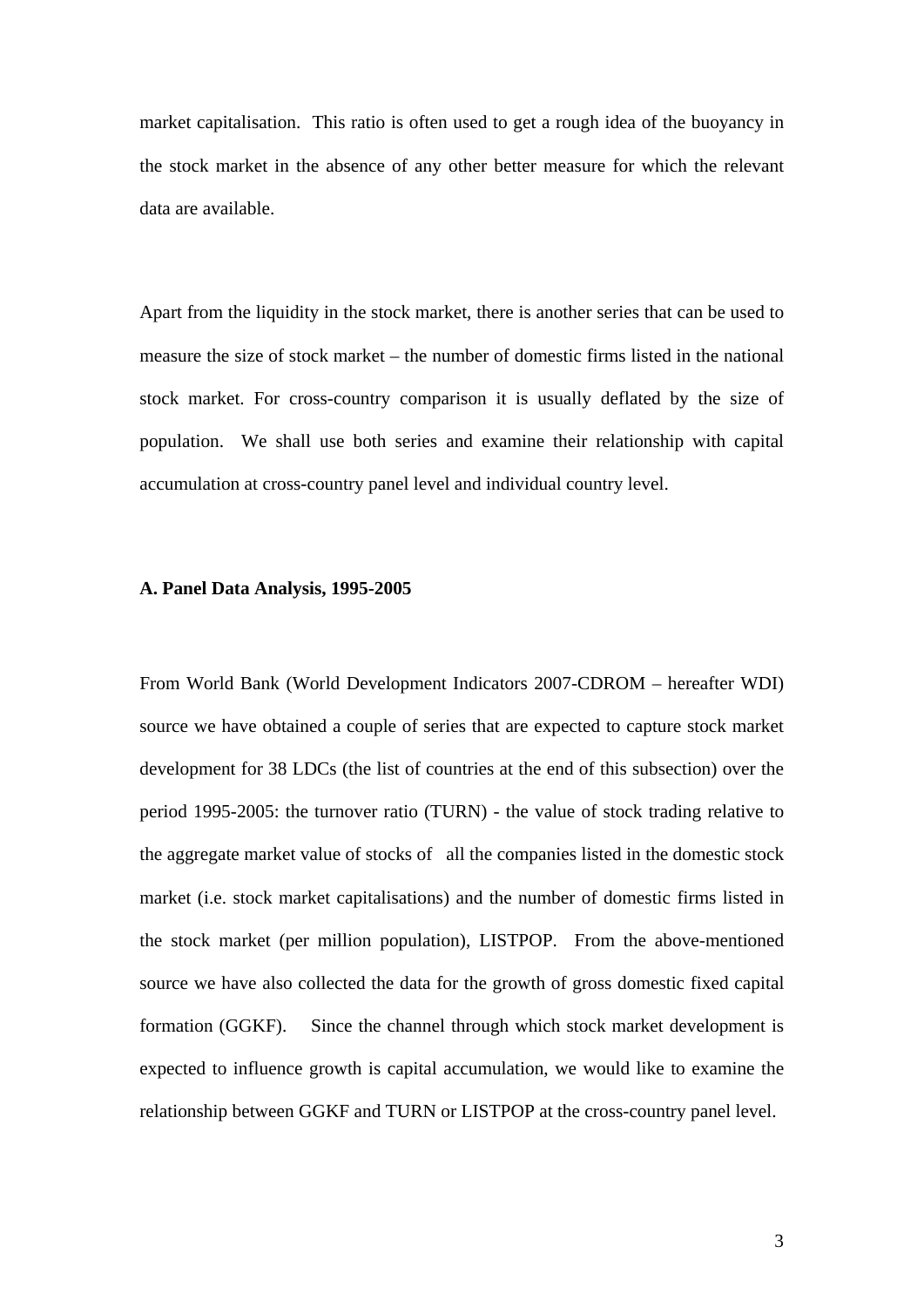We have considered three alternative models between the growth of gross domestic fixed capital formation (GGKF) and stock market turnover ratio (TURN) or LISTPOP: between-effects model (BE), the country-fixed effect model (FE) and the random-effect model (RE). The BE model is equivalent to taking the average (mean) of each variable for each case across time and running a regression on the data set of averages. As this averaging procedure results in a loss of information, it is not used much in the current literature. Nevertheless we have estimated this BE model and did not observe any significant relationship between the two (details are skipped).

The FE is designed to control for omitted variables that differ across countries but are constant over time. In the FE one dummy variable is generated for each country-case and included this in a standard linear regression to control for the fixed countryeffects. The RE is used if there is a reason to believe that some omitted variables may be constant over time but vary between cases, and others may be fixed between cases but vary over time. There are two well-known tests which help to choose the appropriate models: Breusch-Pagan Lagrange multiplier test and Hausmann test. We have used both the tests and observed that while the former supports the FE model the latter supports the FE model in many cases; in some cases the outcome of the two tests tallied with each other. So we have fitted both the models in each case and observed no fundamental change in our conclusion. For the sake of brevity we have reported only the estimates of the RE model (Table 1).

Our estimates show that the growth of capital accumulation (GKFG) has no significant (positive or negative) relationship with stock market turnover ratio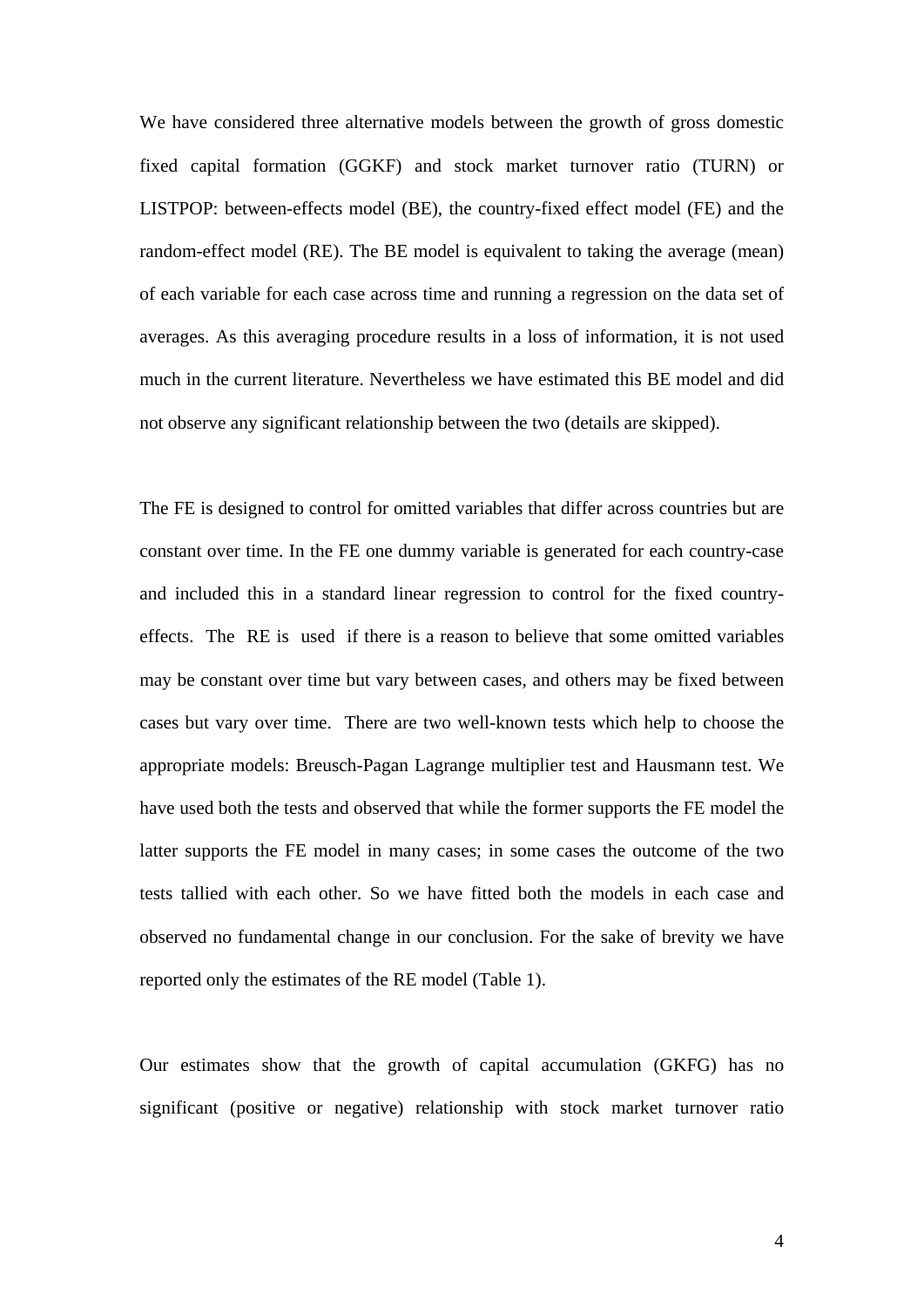(TURN) or the number of domestic firms listed in the stock market (per million population), LISTPOP.

We have also considered other factors such as the importance of foreign direct investment in GDP (FDIY) and the indicator of banking sector development as measured by the ratio of bank credit to GDP (DCBY), which may be expected to influence the growth of capital accumulation. But the basic conclusion of no relationship between stock market developments and capital accumulation remains.

Finally in the tradition of legal origin hypothesis of LLSV, we have divided the sample into two groups:

A. 16 English-Law Origin Countries: Bangladesh, Botswana, Ghana, Hong Kong, India, Jamaica, Kenya, Malaysia, Nigeria, Pakistan, Singapore, South Africa, Sri Lanka, Thailand, Trinidad & Tobago and Zimbabwe;

B. 22 Other countries: Argentina, Bolivia, Brazil, Chile, Colombia, Costa Rica, Cote d' Ivoire, Ecuador, Egypt, Indonesia, Jordan, Korea, Mexico, Morocco, Paraguay, Peru, Philippines, Saudi Arabia, Tunisia, Uruguay, Venezuela and Zambia.

In our panel data analysis, we have combined the two groups by the use of a binary variable, called, ENG; it assumes the value 1 for the 16 English law countries and assumes the value zero for the 22 countries which have other legal heritage. The use of this English law dummy does not change our conclusion – the dummy is not significant nor is the coefficient of TURN or LISPPOP. We have also used slope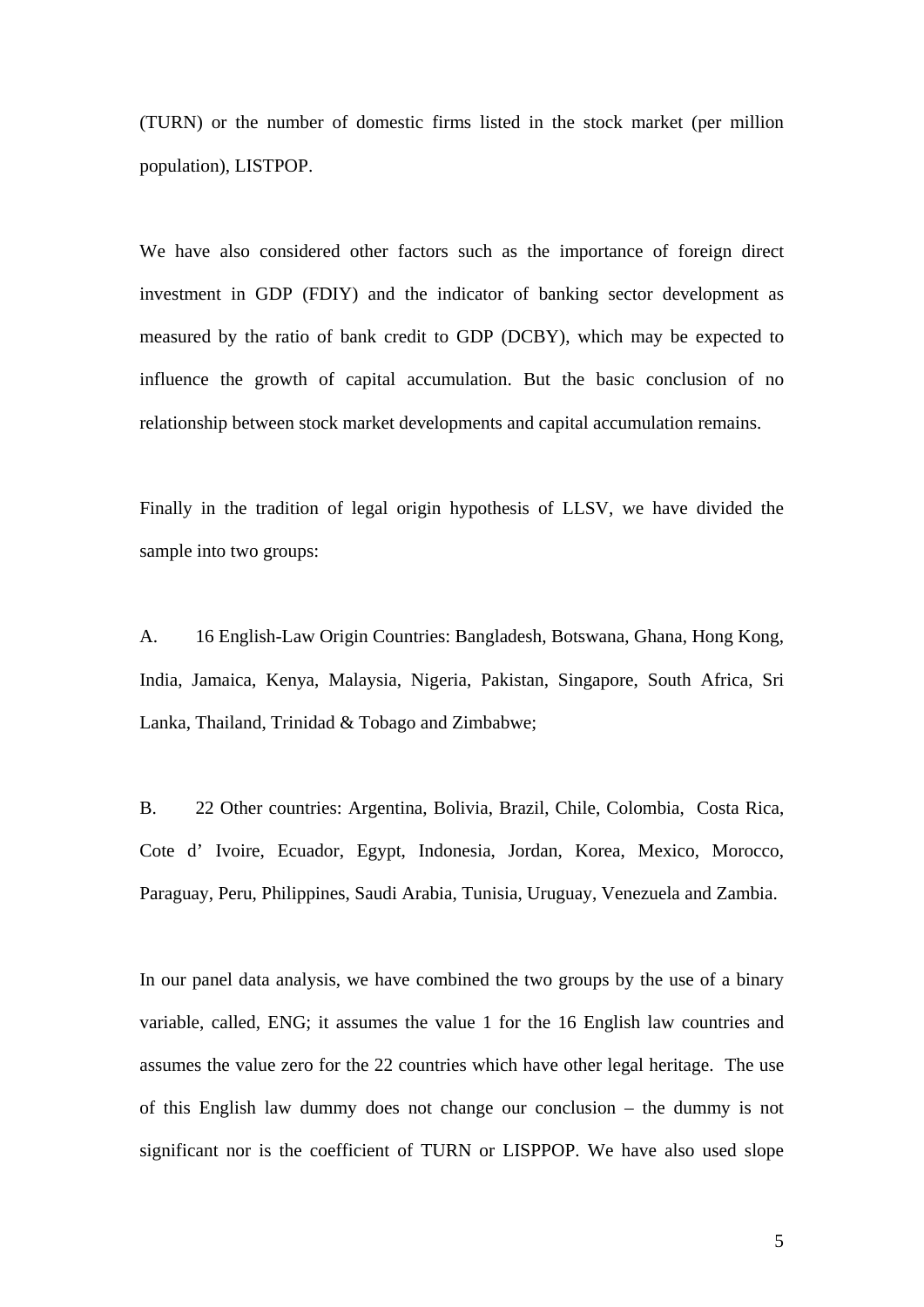dummies (ENG multiplied by TURN or LISTPOP as appropriate) with or without intercept dummy but we have observed none of them significant (details are skipped). It implies that irrespective of legal heritage stock market does not matter so far as the capital accumulation is concerned.

## **Time Series Analysis**

With this over-all picture of panel data analysis we set ourselves to examine individual country experiences. It is, however, very difficult to get a long time series data for different indicators of stock market development. From the Financial Structure Dataset of World Bank (available on-line) we have been able to collect annual data on one important indicator of stock market development for 15 countries (out of 38 countries covered in our panel data study) since the mid-1970s (for some countries since the early 1980s). It is the turnover ratio (TURN) defined as the ratio of the value of total shares traded in a country's stock market to average real market capitalization.<sup>[1](#page-6-0)</sup> We have collected the WDI data for the growth of gross capital formation (GKFG) for all these countries.<sup>[2](#page-6-1)</sup> Our objective is to examine whether there

<span id="page-6-0"></span> $\frac{1}{1}$ <sup>1</sup> Turnover Ratio (TURN) is the ratio of the value of total shares traded to average real market capitalization. It is calculated using the following method:  $T_t/P_a_t/{(0.5)^*}[Mt/P_e_t+ M_{t-1}/P_e_{t-1}]$  where T is total value of stock trading, M is stock market capitalization,  $P$  e is the end-of period CPI,  $P$  a is average annual CPI.

<span id="page-6-1"></span> $2^2$  For Korea we have calculated GGKF from the data on gross capital formation available in International Financial Statistics published by IMF.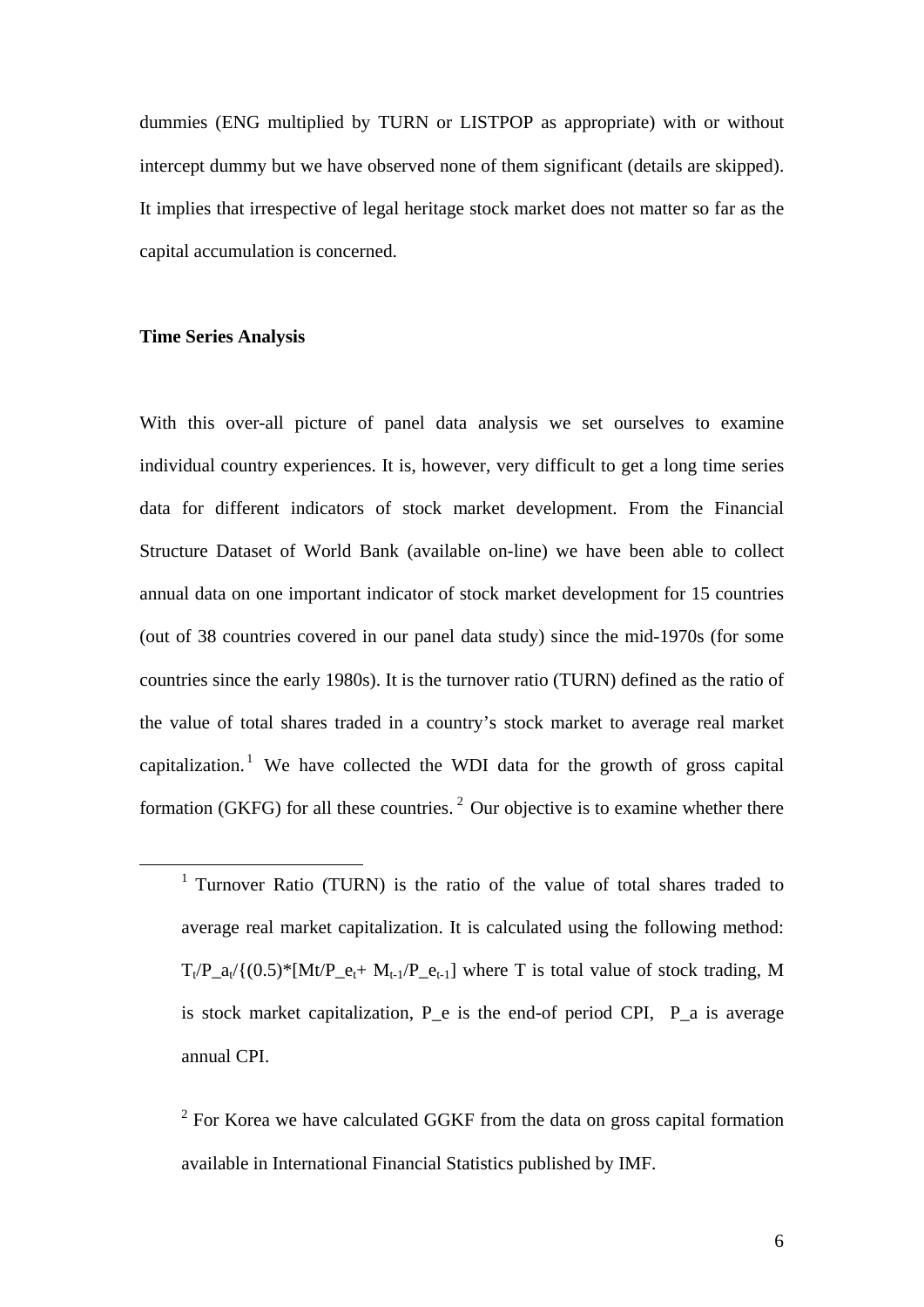is any meaningful long-run relationship between this indicator of stock market development (TURN) and the growth of capital accumulation (GGKF) for all these 15 LDCs over the period since the mid-1970s or early 1980s till 2005 for which we have the relevant data.

We shall use Autoregressive Distributive Lag (ARDL) approach to cointegration developed by Pesaran and Shin (1999) to test for the existence of a long run relationship between the two variables irrespective of whether they are stationary or stochastic. This approach does not require any pre-testing of the variables to determine the order of their integration (how many times the data are to be differenced to achieve the stationary property of the data). This approach is especially useful here as the standard tests of stationarity have very low power for a small sample.

The following ARDL (p, q) model is fitted:

1

(1) 
$$
G_{t} = a + b \cdot t + \sum b_{i} G_{t-i} + \sum c_{j} S_{t-j} \n i = 1 \qquad j = 0
$$

where G is the growth rate of gross capital formation (GGKF), S is the stock market turnover ratio (TURN), t is the time trend which captures the effect of other explanatory variables (it is omitted from the ARDL equation when its coefficient is found to be insignificant), the subscripts t, t-i, t-j, indicate different time periods and p and q are unknown lags to be determined by Schwarz Bayesian criterion (SBC) as suggested by Pesaran and Shin (1999).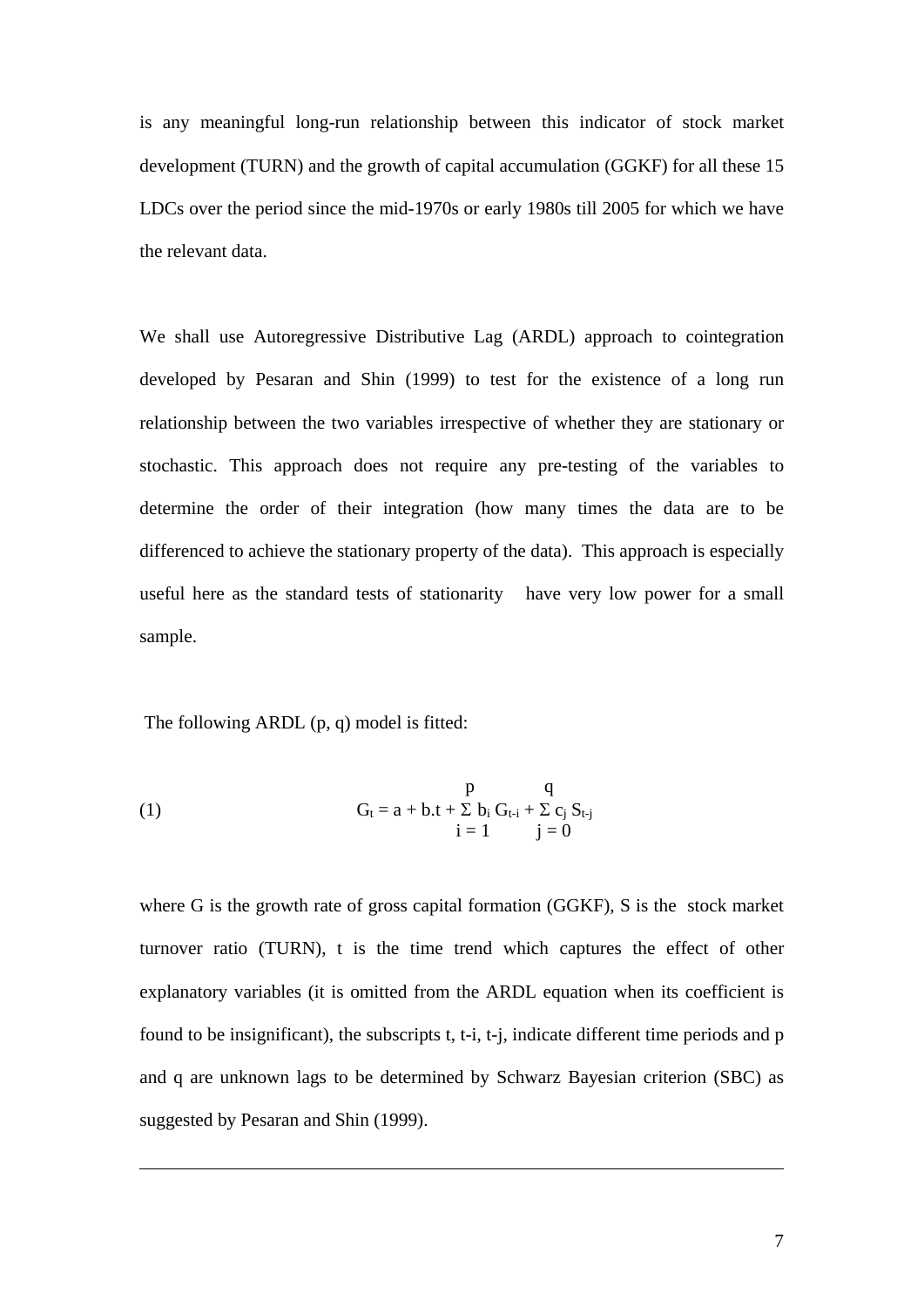The estimates of the long-term coefficients are reported in Table 2. The estimates show that for 4 countries (Jordon, Peru, Thailand and Venezuela) a positive long-run relationship exists between stock market development (indicated by turnover ratio, TURN) and capital accumulation (GGKF). Excepting Thailand all these countries have non-English legal heritage.

 For three countries, Korea, Zimbabwe and Pakistan we find negative relationships! For all others there is no significant relationship. For Korea the negative relationship vanishes through the re-estimate of the ARDL (p, q) equation by incorporating intercept dummy (D97) for the 1997 crisis. Use of intercept and slope dummies (D97 and SD97=D97\*t) for Thailand changes the positive relationship to no relationships. For Malaysia the same procedure does not alter the conclusion (of non-existent relationship).

From WDI data we collected another indicator for stock market development – the number of listed firms in the stock market (LIST) for a shorter period 1980-2005. Replicating the whole study we got only one country case (Argentina) where a positive relationship exists. Zimbabwe is the only country showing a negative relationship for both the indicators of stock market development perhaps due to its political turmoil.

Taking the negative relationships and no relationship as cases against the hypothesis that stock market development promotes growth and capital accumulation, we find that for at most four countries (Jordon, Peru, Venezuela and Argentina) we got some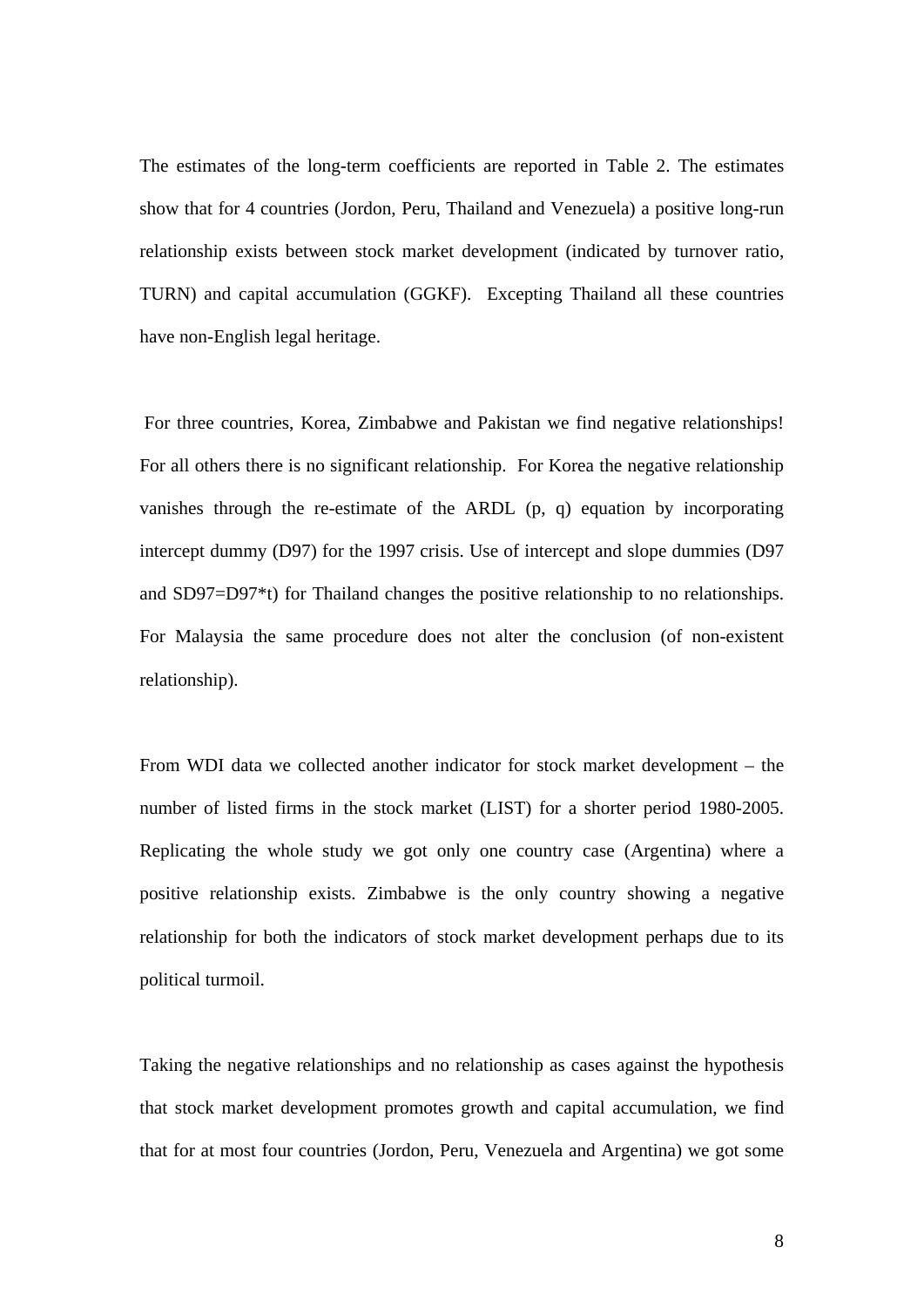support in favour of the hypothesis. None of these countries belong to the group of English legal origin countries.

#### **III. Concluding Observations**

Once Keynes (1936) compared stock markets with casinos and discounted the importance of stock market for capital accumulation and growth:

'.. when the capital development of a country becomes the by-product of the activities of a casino, the job is likely to be ill-done' (Keynes 1936, p.159).

Joan Robinson held the view that financial development (one aspect of which is stock market development) follows growth but not the other way round. The study of World Bank (1993) pointed out that stock markets have played little role in the post-war industrialisation of Japan, Korea and Taiwan. Singh (1997) argued that the recent move towards stock market liberalisation is 'unlikely to help in achieving quicker industrialisation and faster long-term economic growth' in most of the less developed countries (LDCs).

Nevertheless, in the present era of financial liberalisation under the aegis of the three pillars of the Britton Woods system (IMF, World Bank and WTO) stock market development has been an important part of both internal and external financial liberalisation in the less development countries (LDCs).

In this perspective our study based on the analysis of both panel data and time-series data for less developed countries observes no relationship between stock market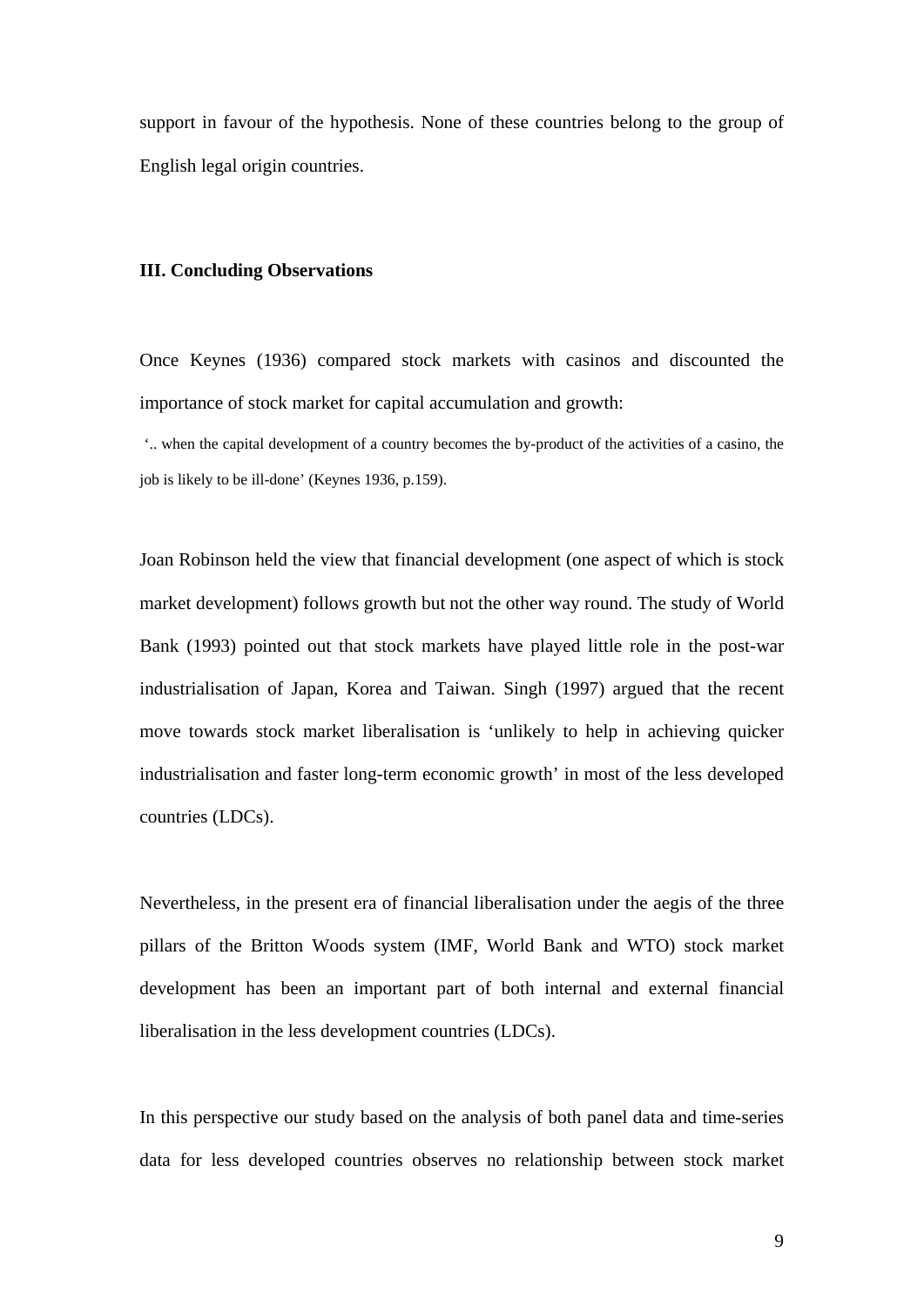development and long-term growth and capital accumulation. Thus it questions the conventional wisdom manifested in the mainstream research works, which are by and large cross-sectional (the study of Arestis *et al* 2001 for some developed countries is an exception).

The findings of our study are not counter-intuitive. It should be noted that private capital formation depends on many complex factors summed up by Keynes (1936) as 'animal spirits'. Different countries have different histories regarding the emergence of the capitalist class with different socio-economic socio-psychological and political economic complexities. Stock market has very marginal influence (if at all) on these factors. This is what we observe in the present study.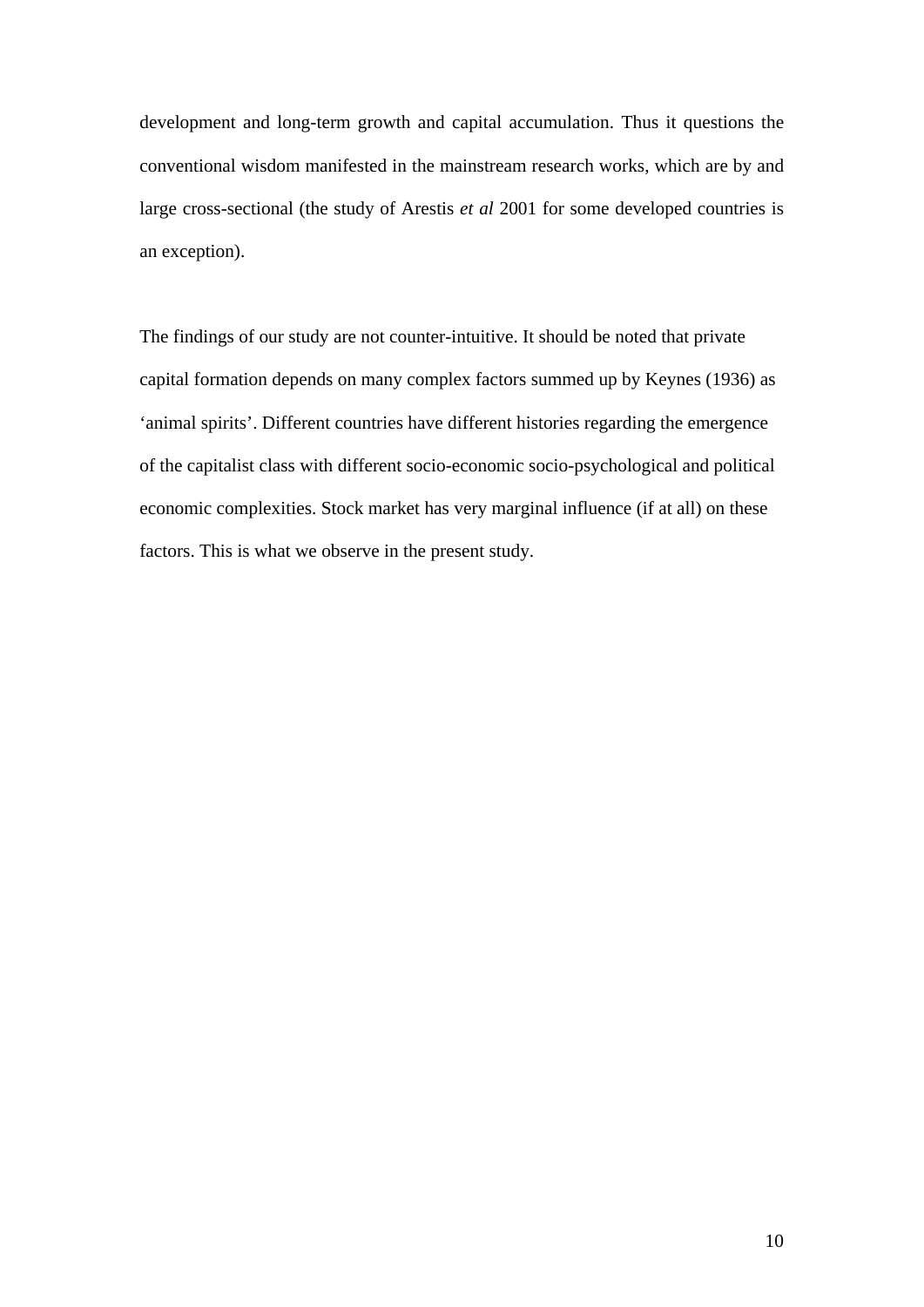## *References*

Arestis, Philip, Panicos O. Demetriades and Kul B. Luintel (2001). 'Financial Development and Economic Growth: The Role of Stock Markets,' *Journal of Money, Credit and Banking*, 33(1): 16-41.

Armour, John, Deakin, Simon F., Sarkar, P., Siems, Mathias M. and Singh, Ajit, 'Shareholder Protection and Stock Market Development: An Empirical Test of the Legal Origins Hypothesis'. 2nd Annual Conference on Empirical Legal Studies Paper Available at SSRN: <http://ssrn.com/abstract=998329>

Bekaert, Geert and Christian Lundblad (2005). 'Does financial liberalization spur growth*,*' *Journal of Financial Economics*, 77(1): 3-55.

Djankov, S., La Porta, R., Lopez de Silanes, F., Shleifer, A. (2005). The Law and Economics of Self-Dealing. *NBER Working Paper* No. W11883.

Fagernas, Sonja, P. Sarkar and Ajit Singh (2007). 'Legal Origin, Shareholder Protection and the Stock Market: New Challenges from Time Series Analysis', *Working Paper*, CBR, Cambridge (available online at <http://ssrn.com/abstract=987850>).

Henry, Peter Blair (2000). 'Do stock market liberalizations cause investment booms?,' *Journal of Financial Economics,* 58, (1–2 ,October): 301–34.

Keynes, J.M. (1936) *The General Theory of Employment, Interest and Money*, Harcourt Brace, New York.

La Porta, R., F.Lopez-de-Silanes, A. Shleifer and R.W. Vishny (1998).'Law and Finance', *Journal of Political Economy*, 106 (6): 1113-1155.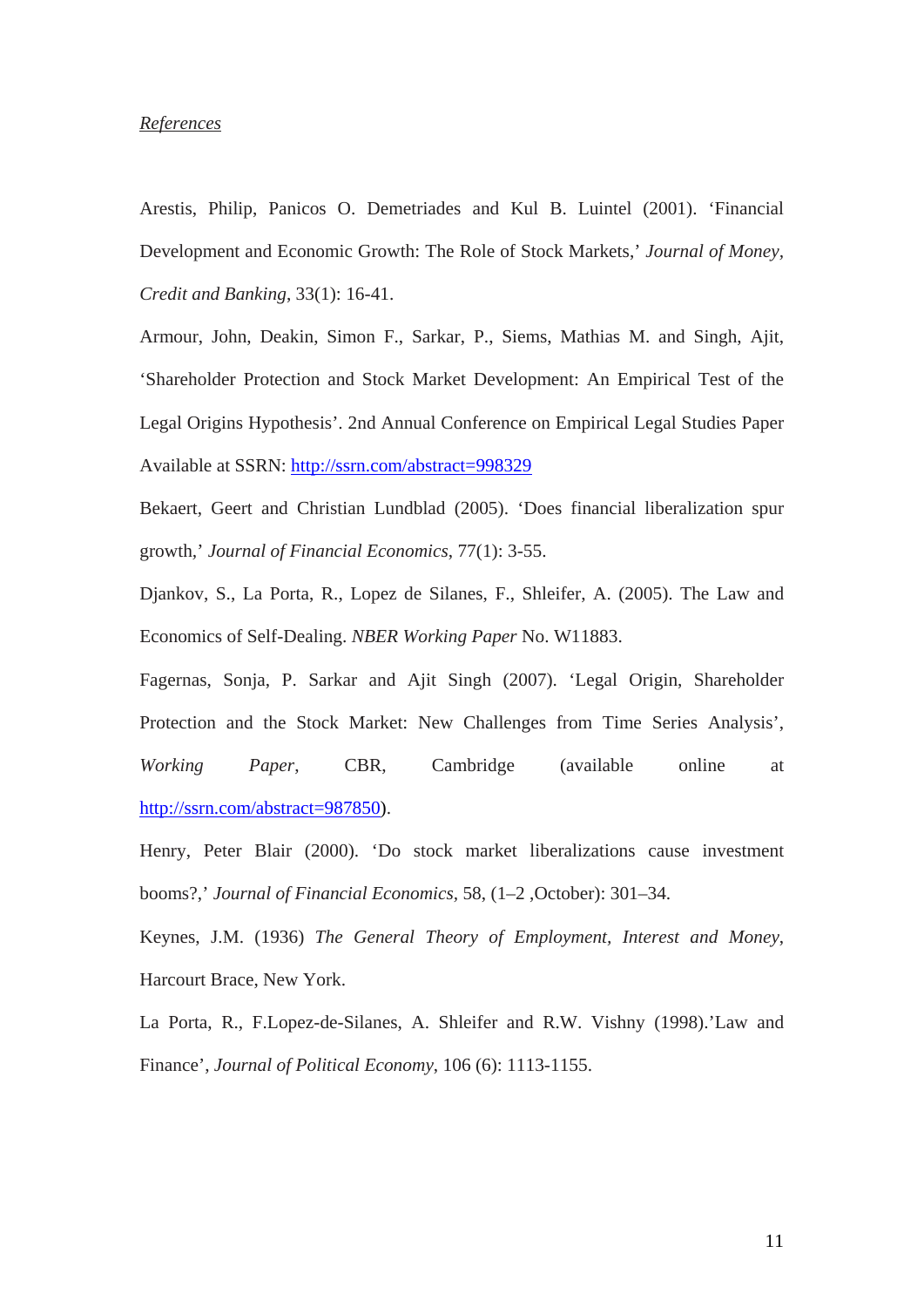Levine, Ross (2003). 'Stock markets liquidity and economic growth: theory and evidence,' in Luigi Paganetto and Edmond S. Phelps (eds), *Finance, Research, Education and Growth*, Palgrave Macmillan, New York.

\_\_\_\_\_\_\_\_\_\_, (2001). 'International financial liberalisation and economic growth,' *Review of International Economics*, 9 (4): 688-702.

Levine, Ross and Sara Zervos (1998). 'Stock markets, banks, and economic growth,' *American Economic Review,* 88 (3): 537-558.

Pesaran, M.H. and Y. Shin (1999). 'An autoregressive distributed lag-modeling approach to co integration analysis.' In: Strom, S. (Ed.), *Econometrics and Economic Theory in the*  $20<sup>th</sup>$  *Century*: The Ragnar Frisch Centennial Symposium. Cambridge University Press, Cambridge.

Sarkar, P. (2007). 'Trend of Legal Globalisation and Stock Market Development', paper presented at the Second Annual International Conference on "Globalization and Its Discontents," at the State University of New York College at Cortland (June 8-9, 2007), forthcoming in the conference volume.

Singh, Ajit (1997). 'Financial Liberalisation, Stock Markets and Economic Development,' *The Economic Journal* 107(May): 771-782*.* 

World Bank (1993). *The East Asian Miracle*, Oxford University Press, New York.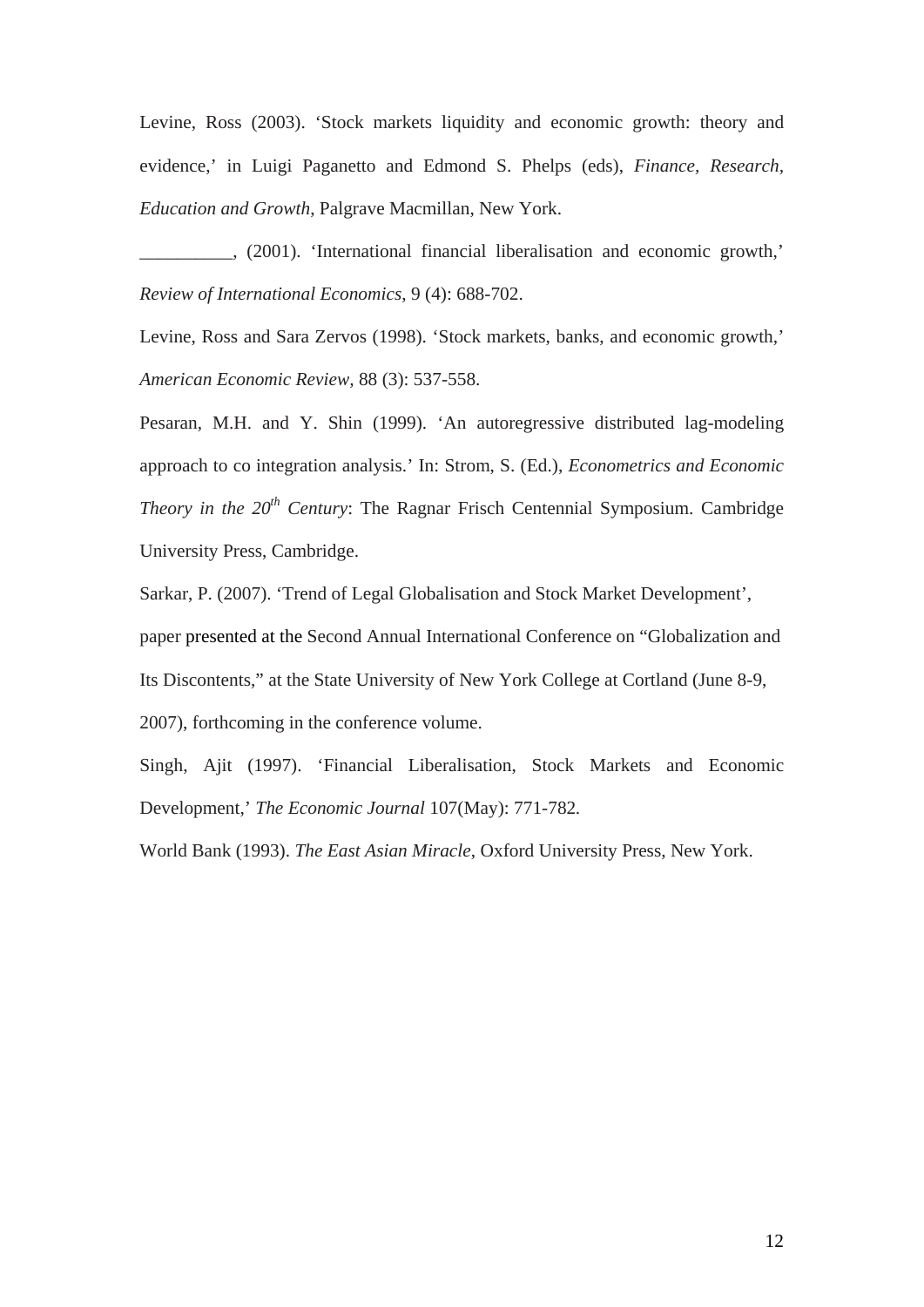| Intercept | <b>TURN</b> | <b>LISTPOP</b> | <b>DCBY</b> | <b>FDIY</b> | <b>ENG</b> | $R^2$ |
|-----------|-------------|----------------|-------------|-------------|------------|-------|
|           |             |                |             |             |            |       |
|           |             |                |             |             |            |       |
|           |             |                |             |             |            |       |
| 3.89**    | 0.01        |                |             |             |            | 0.00  |
| $5.3**$   | 0.004       |                | $-0.04$     | 0.16        |            | 0.01  |
| 5.08      | 0.004       |                | $-0.04$     | 0.16        | 0.73       | 0.01  |
| $4.16**$  |             | $-0.02$        |             |             |            | 0.00  |
| $5.11**$  |             | $-0.03$        | $-0.03$     | 0.28        |            | 0.01  |
| $4.74**$  |             | $-0.04$        | $-0.03$     | 0.29        | 1.07       | 0.01  |

**Table 1. Capital Accumulation and Stock Market Development: Panel Data Analysis**<sup>1</sup> **, 1995-2005** 

1 The following equation is fitted:

Growth of Gross Domestic Capital Formation (GGKF)

 $= a + b$ . TURN (or LISTPOP) + c..FDIY + d.DCBY + e.ENG

Setting one or more parameters (c to e) equal to zero, we have fitted alternative regression equations.

\* Significant at 5 per cent level.

\*\* Significant at 1 per cent level.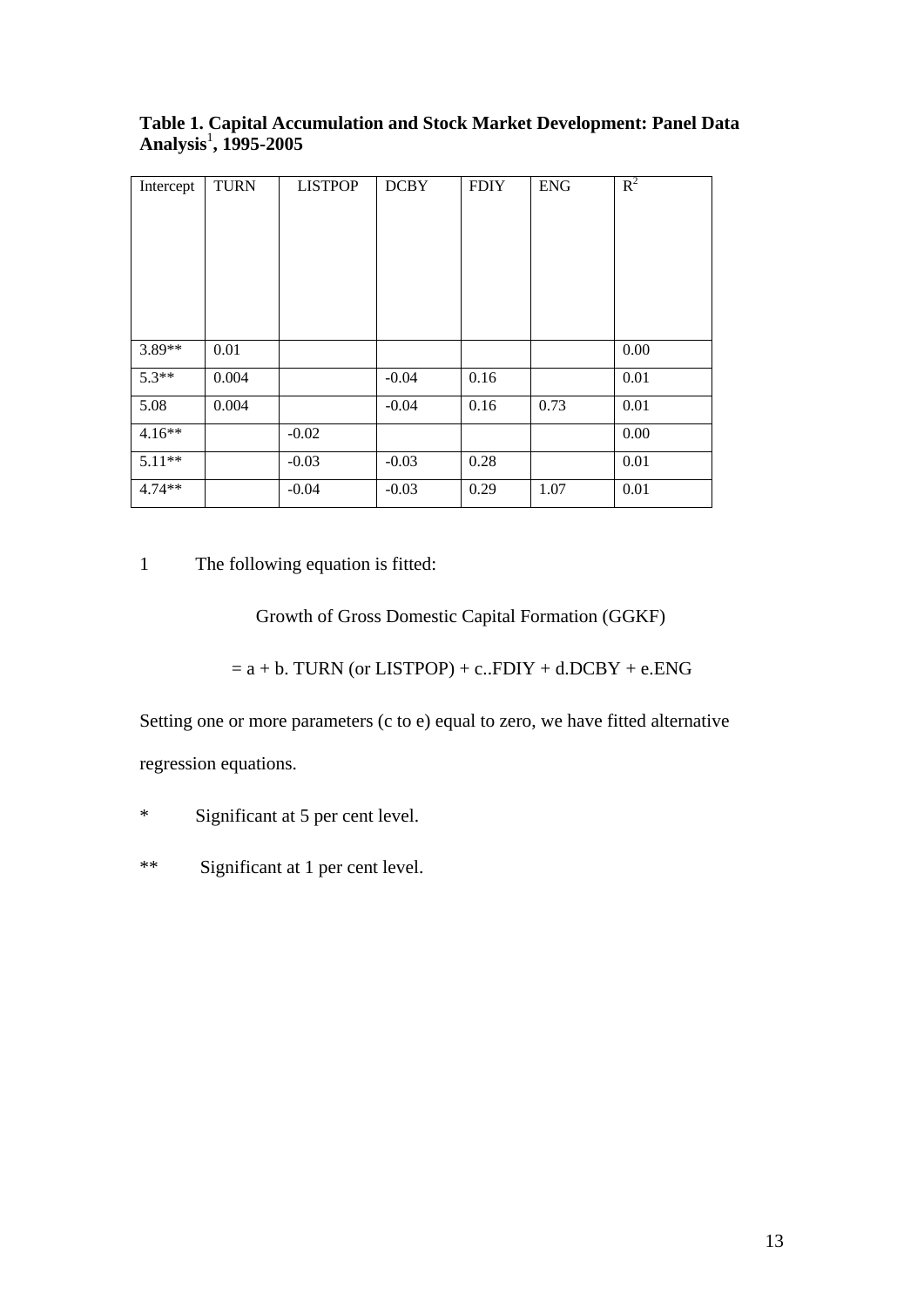| Country/           | Period                                      | <b>LIST</b> | <b>TURN</b> | a           | $t$      |
|--------------------|---------------------------------------------|-------------|-------------|-------------|----------|
|                    | (Model)                                     |             |             |             |          |
|                    |                                             |             |             |             |          |
| <b>ARGENTINA</b>   | $1980 - 2005(0, 0)$                         | $1.12*$     |             | $-517.32*$  | 7.83*    |
|                    | $1977 - 2005(0,0)$                          |             | 24.37       | $-3.49$     |          |
| <b>BRAZIL</b>      | $1980 - 2005(0, 0)$                         | 0.03        |             | $-12.65$    |          |
|                    | $1977 - 2005(0,0)$                          |             | 20.34       | $-8.42$     |          |
| <b>CHILE</b>       | 1980-2005 (0, 0)                            | $-0.18$     |             | 56.76*      |          |
|                    | 1978-2005 (0,0)                             |             | 64.95       | 4.77        |          |
| <b>INDIA</b>       | 1980-2005 (0, 1)                            | $-0.00001$  |             | 7.48        |          |
|                    | 1976-2005 (2,0)                             |             | 0.58        | $-3.2$      | $0.22*$  |
| <b>INDONESIA</b>   | 1980-2005 (0, 1)                            | $-0.26*$    |             | $-151.84*$  | $4.45*$  |
|                    | $1977 - 2005(0,0)$                          |             | 0.06        | 4.69        |          |
| <b>JORDAN</b>      | $1980 - 2005(0, 0)$                         | 0.06        |             | $-2.96$     |          |
|                    | $1977 - 2005(1,0)$                          |             | 91.29**     | $-13.17**$  |          |
| <b>KOREA</b>       | 1980-2005 (2, 3)                            | $-0.01*$    |             | 17.03**     |          |
|                    | 1980-2005 $(2, 3)^2$                        | $-0.004$    |             | 11.85**     |          |
|                    | 1976-2005 (3,4)                             |             | $-6.32*$    | $15.31**$   |          |
|                    | $\frac{1976-2005}{(2,4)^3}$                 |             | $-1.23$     | 11.49**     |          |
| <b>MALAYSIA</b>    | $1980 - 2005(0, 4)^4$                       | $-0.17*$    |             | $-202.27**$ | $6.51**$ |
|                    | $\overline{1976-2005(0,0)^4}$               |             | 16.17       | 1.99        |          |
| <b>MEXICO</b>      | 1980-2005 (0, 1)                            | 0.09        |             | $-10.34$    |          |
|                    | $1977 - 2005(0,0)$                          |             | 3.38        | 0.93        |          |
| <b>PAKISTAN</b>    | $1980 - 2005(1, 0)$                         | 0.001       |             | 18.47       | $-0.36*$ |
|                    | 1984-2005 (1,0)                             |             | $-1.22**$   | $4.12**$    |          |
| <b>PHILIPPINES</b> | 1980-2005 (0, 3)                            | $-0.04$     |             | 9.32        |          |
|                    | $1976 - 2005(0,0)$                          |             | 29.77       | $-4.27$     |          |
| <b>PERU</b>        | $1980 - 2005(0, 2)$                         | 0.01        |             | 2.68        |          |
|                    | 1981-2005 (3,0)                             |             | 38.31*      | $-2.46$     |          |
| <b>THAILAND</b>    | $\frac{1980 - 2005}{2}$ (2, 2) <sup>5</sup> | $-0.12*$    |             | $-58.78*$   | $2.04*$  |
|                    | $1976 - 2005(0,1)^{5}$                      |             | 28.74*      | 37.14       | $-1.15*$ |
| <b>VENEZUELA</b>   | 1980-2005 (2, 0)                            | 0.34        |             | $-22.34$    |          |
|                    | 1977-2005 (2,0)                             |             | 69.08*      | $-5.81$     |          |
| <b>ZIMBABWE</b>    | 1980-2005 (4, 4)                            | $-1.32**$   |             | 81.24*      |          |
|                    | 1980-2005 (2,0)                             |             | $-116.58**$ | $10.35**$   |          |

# **Table 2. Capital Accumulation and Stock Market Development:**

**Estimates of Long-term Relationships through ARDL Method<sup>1</sup> , 1976-2005** 

1 The following ARDL (p, q) model has been fitted:

$$
G_t = a + b \cdot t + \sum b_i G_{t-i} + \sum c_j S_{t-j}
$$
  

$$
i = 1 \qquad j = 0
$$

where  $G = GGKF$ ,  $S = TURN$  or LIST, the subscripts t, t-i, t-j indicate different time periods and p and q are unknown lags to be determined by the SBC.